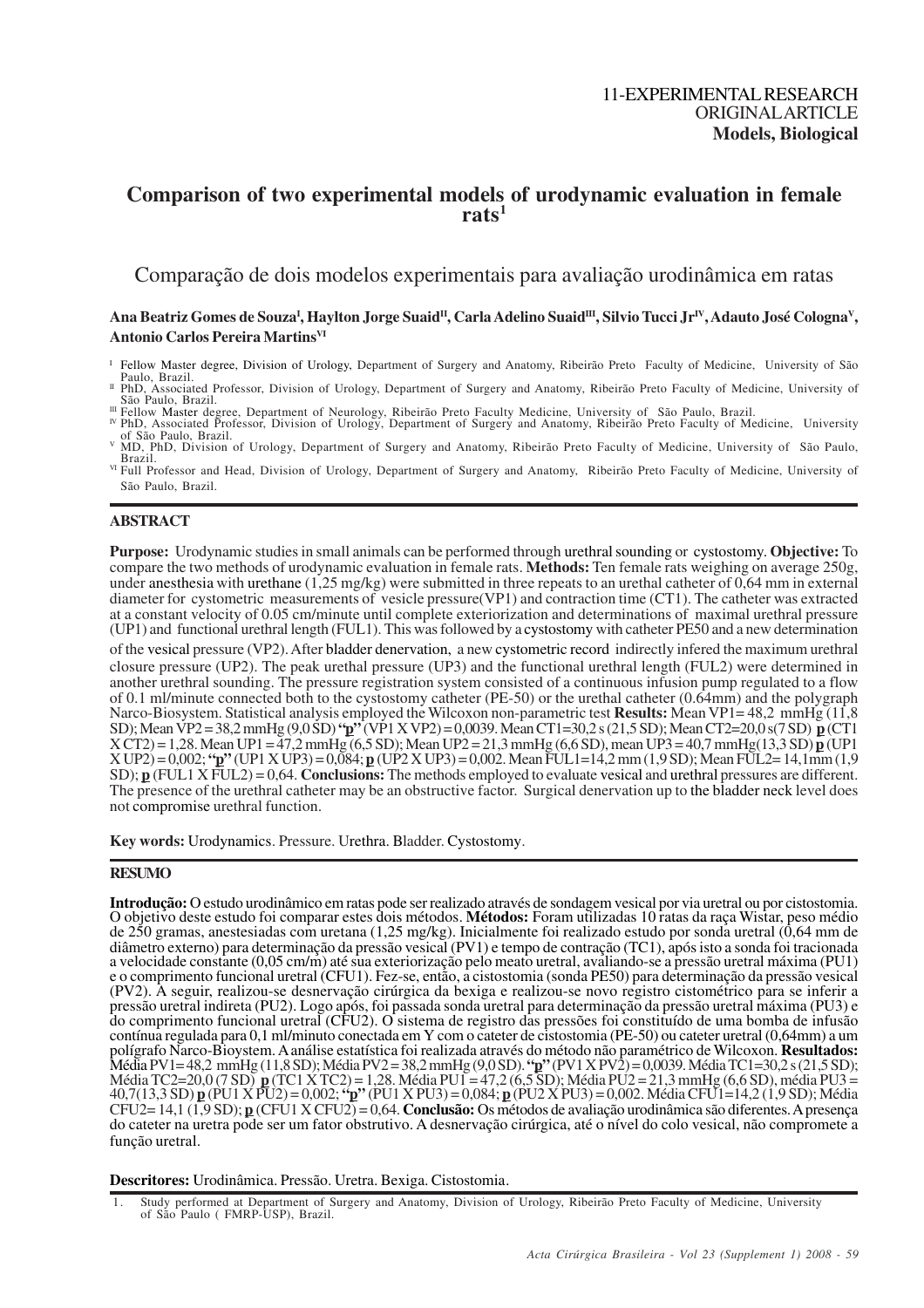## **Introduction**

Urodynamic studies are of great importance in the diagnosis of vesical and urethral disorders. International Continence Society (ICS) defines it as "the study of the physiology of the lower urinary tract and the hydrodynamics of urinary transport".<sup>1</sup> Urodynamics in small animals (rats) is basic to the physiopathology of micturitional disorder studies, as well as to understand the effect of several drugs on the lower urinary tract. The literature considers two different methods for these studies, one of them through a cystostomy catheter (PE-50) "Y" connected to a continuous infusion system and to a polygraph.<sup>2</sup> In this method it is possible to determine bladder pressure behavior during the filling up and emptying phases. In addition, the maximum urethral closure pressure can be indirectly determined. When the animal is submitted to the bladder surgical denervation up to the level of the bladder neck, the organ acts like a true reservoir. Thus, when the vesical hydrostatic pressure equals the urethral one, liquid is lost through the urethra and the maximum urethral closure pressure is registered.

Another method cited in the literature<sup>3</sup> is related to performing the urodynamic study in female rats using catheter, 0.64 mm in external diameter, with two orifices, that are introduced via urethra, up to the bladder and "Y" connected to the continuous infusion pump system and the polygraph. In this way, vesicle behavior in the mictional cycle is determined. The catheter, when located in urethra and tractioned with constant speed until it is exterior to the urethral meatus, carries through the record of the urethral pressure profile (UPP). However, it should be considered that the presence of a catheter in the urethra may function as an obstructive factor to the mictional flow making the bladder contract with higher pressures.

Several experimental<sup>4</sup> studies used UPP to evaluate drug influence on urethral function and in studies of infravesical obstruction. A study made in 2003<sup>5</sup> using UPP evaluated the effect of the alpha 1 antagonists drugs, prazosin and phenoxybenzamine, on urethral function in *beagle* dogs. It verified the reduction of maximal urethral pressure and the maximal urethral closure pressure, 40 minutes after drug administration. UPP determination turned out to be an efficient and sensitive method to evaluate the effect of alpha 1 antagonists drugs on dog urethra.

Another 2006<sup>6</sup> study verified the effect of muscarinic receptor antagonists (M1 to M4) on the physiology of the lower urinary tract of rats when administered by the cerebral intra ventricular way. Functional reactions were evaluated through cystometry and the urethral pressure profile. Results indicated that intracerebral ventricular administration of receptor antagonists M1 and M3 inhibited miction and that M2 e M4 antagonists had an excitatory effect on the lower urinary tract in conscious rats.

Cystometry and the urethral pressure profile had also been used to study the effect of alpha-blocker drugs on intra - vesical obstruction in female rats showing that

significant reduction of bladder contractions was not inhibited and a greater urethral relaxation.<sup>7</sup>

The existence of these two methods and their wide use as reported in the literature, prompted the development of a comparative study in order to determine if they were equivalent or not .The present study aimed to compare vesical pressure measured by urethral catheters or cystostomy. In addition, the urethral pressure profile was compared before and after bladder surgical denervation.

#### **Methods**

Female *Rattus norvegicus albinus*, Wistar lineage, 08 to 12 weeks of age with an average weight of 205g were obtained from the Central Animal Room in the Ribeirao Preto Campus of the University of Sao Paulo. They were used under anesthesia with urethane, i.p.in the dosage of 1, 25 mg/kg.

*Recording vesicle pressure through an urethral catheter*

A polyethylene catheter (0.64 mm and 0.50 mm in external and internal diameters, respectively) containing a 0.1 mm lateral orifice ,1 cm from the occluded extremity was especially manufactured for the experiment. After vesicle emptying, the catheter was connected to a pressure transducer "Y" connected to a Narco-Biosystem polygraph and a continuous infusion pump with a flow of 0,1 ml/min. The filling up and emptying pressure alterations were repeatedly recorded for three consecutive periods of time, with a 10 minutes interval between the measurements (Figure 1). The analyzed parameters were: maximum bladder pressure (VP1) and time of contraction (CT1).



**FIGURE 1 –** Bladder pressure measured by an rethral cateter (VP1).

## *Urethral pressure profile*

The polyethylene catheter (0.64 mm in external diameter) was introduced through the urethra, the vesical content aspired and physiological saline at room temperature was infused at a flow rate of 0.05 ml/min. The catheter was then tractioned out at a constant speed of 0.05 mm/s until its exteriorization at the urethral meatus by a traction system consisting of a cotton wire connected to the traction pulley of the polygraph paper. Traction speeds of the catheter and the recording paper in the polygraph were equal, thus, evaluating the functional urethral length (Figure 2). Each animal was submitted to three consecutive procedures and the averaged findings were used to evaluate the results. The comparing parameters were: maximum urethral pressure (UP1) and functional urethral length (FUL1).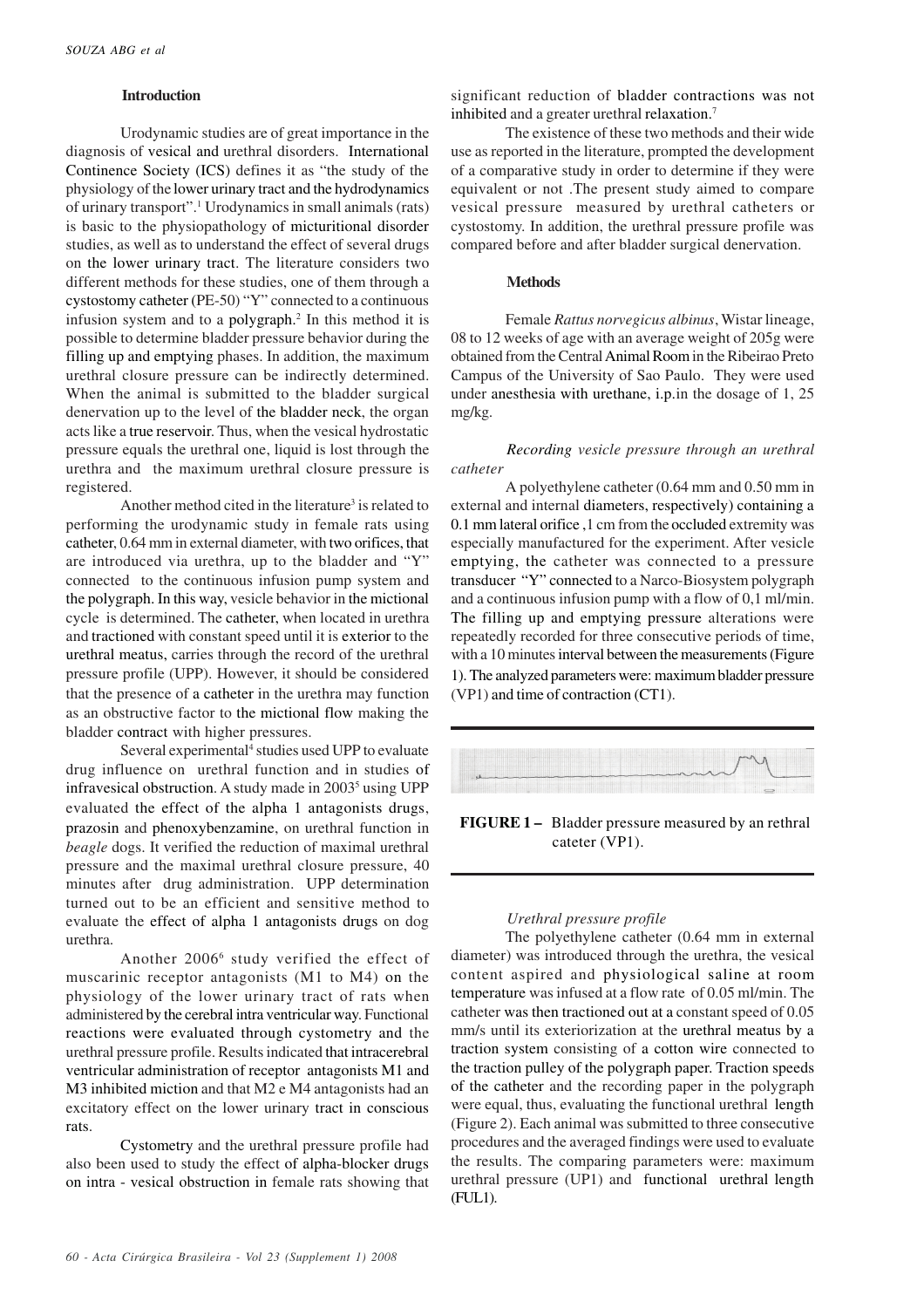

FIGURE 2 - Urethral pressure profile measured with the uretrhal cateter before surgical denervation (UP1).

*Recording vesicle pressure with the cystostomy catheter*

Cystometry was carried out through a cystostomy catheter (PE-50) after an initial abdominal trichotomy and suprapubic median laparotomy with 2 cm extension to perform cystostomy. The vesicle floor was repaired and through an opening 2.0 mm wide the polyethylene catheter PE-50 was introduced and fixed with a bag suture wire, Vicryl 5-0.After checking for leakings and catheter permeability, it was exteriorized by a counter-opening in the right back lateral region and fixed at this position with stitches of cotton 3-0 (Figure 3).



**FIGURE 3 -** Bladder pressure measured with the cystostomy catheter (VP2).

The pressure recordings were carried out through a continuous infusion pump (0.1 ml/min) Y connected to the PE-50 catheter and to a Narco-Biosystem polygraph. Each animal was submitted to three consecutive procedures with 10 minute intervals between each register and the evaluation of the results was made by averaging the findings. The parameters analyzed were: maximum bladder pressure (VP2) and time of contraction (CT2).

## *Vesical Denervation*

The bladder was dissected up to the level of the bladder neck. The ureters were linked and sectioned closer to the bladder, maintaining the cystostomy .

## *Recording urethral pressure by the cystostomy catheter*

A PE-50 catheter "Y" connected to a Narco-Biosystem polygraph and the infusion pump(flow of 0,1 ml/ s) carried out the recordings. Vesical content was aspired before starting the procedure. By surgical denervation the bladder became a pressure reservoir, allowing loss of liquid

through the urethra when the bladder hydrostatic pressure equals the urethral closure pressure, and thus determining indirect urethral pressure. Each animal was submitted to this procedure three consecutive times, with 10 minute intervals between each recording, analyzing indirect urethral pressure (PU2) (Figure 4).



with urethral cateter after surgical denervation (UP3).

# *Urethral pressure profile after bladder denervation.*

The cystostomy catheter was occluded, and the polyethylene catheter introduced through the urethra. After vesicle content aspiration the catheter was connected in "Y" to the pressure recording system (Narco-Biosystem polygraph and the continuous infusion pump with a flow of 0.1 ml/s). The catheter was out tractioned to a constant speed of 0.05 mm/s until exteriorization of the perfusion orifice. Each animal was submitted to three consecutive procedures and the results evaluated by averaging the findings of maximum urethral pressure (UP3) and functional urethral length (FUL2) (Figure 5).

The averaged parameter values, in each animal were analyzed using the Wilcoxon non-parametric test. Animals were sacrificed by thoracotomy, still under anesthesia. All experiments respected the international rules for animal experimentation.



**FIGURE 5** - Maximum urethral pressure measured with the cystostomy catheter (UP2).

# **Results**

Mean vesical pressure values determined by the urethral catheter method were shown to be higher and significantly different from the ones obtained by the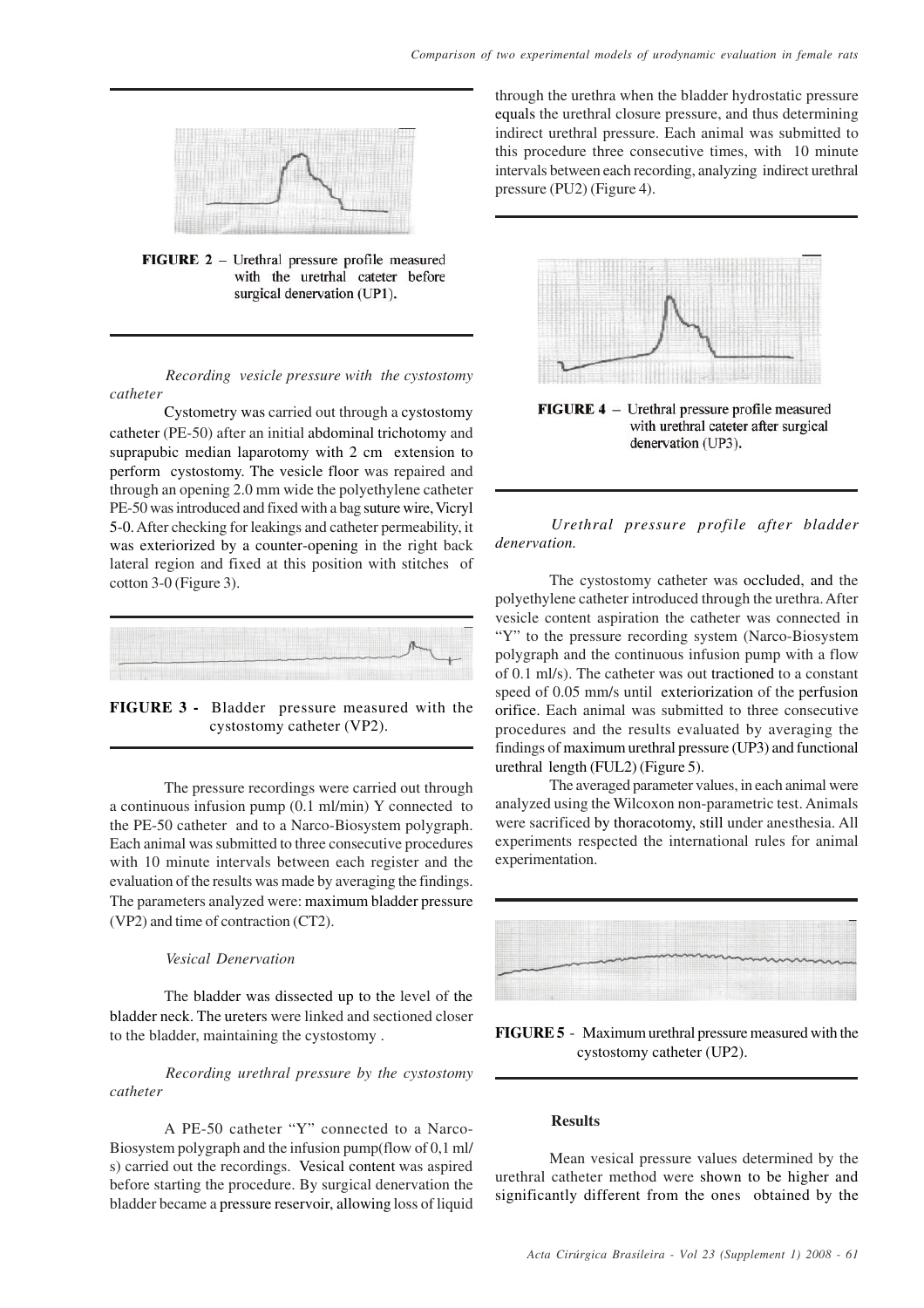cystostomy catheter, p=0.003 (Table1). The recorded values were,  $VP1 = 48.2$  mmHg (Figure 1) and  $VP2 = 38.2$  mmHg (Figure 2) respectively , for the urethral and cystostomy

catheters. Mean vesicle contraction times measured by the urethral catheter CT1 =  $30.2$ s or the cystostomy one CT2 = 20,0 s were not significantly different " $p$ " = 0,128 (Table 2).

TABLE 1-Mean vesicle pressures by the urethral catheter (VPI) and the cystostomy catheter (VP2) in mmHg.

|             | VP1          | VP <sub>2</sub> |  |
|-------------|--------------|-----------------|--|
| Mean<br>SD  |              | 38,2            |  |
|             | 48,2<br>11,8 |                 |  |
| N<br>.,     | 10           | 10              |  |
| $p = 0,003$ |              |                 |  |

| TABLE 2 - | Mean contraction times with the urethral catheter (CT1) and the cystostomy catheter (CT2), in |
|-----------|-----------------------------------------------------------------------------------------------|
|           | seconds.                                                                                      |

|            | CT1              | CT <sub>2</sub> |  |
|------------|------------------|-----------------|--|
|            |                  | 20,0            |  |
| Mean<br>SD | $30,2$<br>$21,5$ | $\mathbf{r}$    |  |
| <b>NT</b>  | 10               | 10              |  |
| $p = 1,28$ |                  |                 |  |

Bladder surgical denervation did not affect the values of the mean maximum urethral pressure since the recordings of the urethral pressure profile before UP1 =  $47,2$ mmHg (Figure 3) and after the surgery UP3 = 40,7mmHg (Figure 4) were not significantly different "p"

 $= 0.13$  (Table 3).

Similarly, there was not a significant statistical difference between the mean functional urethral length in female rats before FUL  $1 = 14.2$  mm and after bladder surgical denervation FUL  $2 = 14.1$  mm, "p" = 0,64 (Table 4).

Mean maximum urethral pressure profiles before (UP1) and after vesicle denervation (UP3) TABLE 3 expressed in mmHg.

|               | UP1          | UP3  |  |
|---------------|--------------|------|--|
| Mean<br>SD    | 47,2         | 40,7 |  |
|               | $_{\rm o,5}$ | 13,3 |  |
| N             | $10^{-1}$    | 10   |  |
| $\sim$ $\sim$ |              |      |  |

 $p = 0.13$ 

Mean functional urethral length in female rats before (FUL1) and after vesical denervation TABLE 4-(FUL2) measured in mm.

|                             | <b>FUL1</b> | <b>FUL2</b> |  |
|-----------------------------|-------------|-------------|--|
| Mean<br>SD                  | 14,2        | 14,1        |  |
|                             | エッフ         |             |  |
| $\sim$ $\sim$<br>╲          | 10          |             |  |
| $\sim$ $\sim$ $\sim$ $\sim$ |             |             |  |

 $p = 0,64$ 

Comparing the mean maximum urethral pressure in the pressure profile of normal female rats,  $UP1 =$ 47,2mmHg, and the urethral pressure by cystostomy ,UP2

 $= 21.3$  in mmHg (Figure 4), a significant statistical difference was found, " $p$ " = 0,002 (Table 5).

| TABLE 5 - | Mean urethral pressures by urethral catheter in normal female rats (UP1) and by cystostomy |
|-----------|--------------------------------------------------------------------------------------------|
|           | catheter $(UP2)$ in mmHg.                                                                  |

|             | caucu<br>$\sqrt{2}$ $\mu$ m numig. |                 |  |
|-------------|------------------------------------|-----------------|--|
|             | UP1                                | UP <sub>2</sub> |  |
| Mean        | 47,2                               | 21,3            |  |
| <b>SD</b>   | 6,0                                | 0,0             |  |
| N           | $\overline{0}$                     | 10              |  |
| $p = 0,002$ |                                    |                 |  |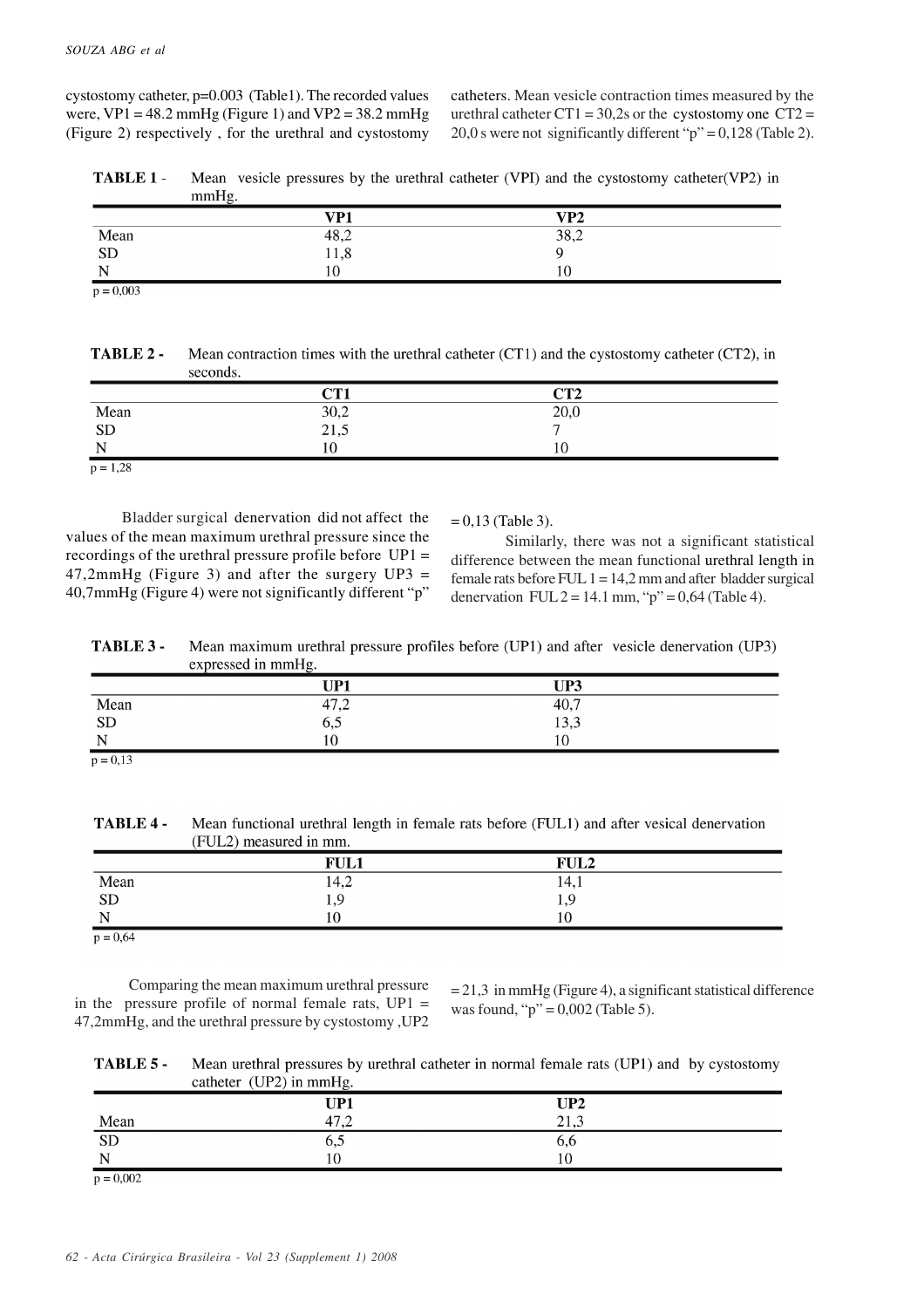Mean urethral pressure by cystostomy  $(UP2 =$ 21,3 mmHg) and by the urethral catheter (UP3= 40.7 mmHg) recorded in pressure profiles after vesical denervation showed a significant statistical difference " $p$ " = 0,002 (Table 6).

TABLE 6 -Mean urethral pressures by cystostomy (UP2) and by urethral catheter in female rats with denervated bladders (UP3), N=10 female rats

|      | UP2          | UP3  |  |
|------|--------------|------|--|
| Mean | า 12<br>21,3 | 40,7 |  |
| SD   | $_{\rm o,o}$ | 13,3 |  |
| N    | 10           | 10   |  |

 $p = 0,002$ 

## **Discussion**

Easy animal manipulation and urethra catheterization were two decisive aspects in the choice of female rats as experimental work animals.<sup>8</sup>

Urethane (ethyl carbamate), the anesthetic used is a derivative of aliphatic alcohols, having a hypnotic effect that causes depression in the nervous central system.<sup>9</sup> This depression, however, is not important in relation to the vesicle function evaluated , as its reflexes are present in all animals. In a previous study urethane was considered more physiological than ketamine in experiments with cystometry evaluation and urinary pressure loss in conscious or under anesthesia normal female rats.<sup>10</sup>

The method used in female rats cystostomy is classic and widely mentioned in the literature, $<sup>11</sup>$  although</sup> bladder surgical manipulation could be pointed out as a disadvantage of the method. The presence of the cystostomy catheter, and the suture, if not made in a rigorous form, may reduce vesicle capacity by reducing its area, possibly causing an increase of the miction frequency.<sup>12</sup>

Vesicle trauma is minimized in this study by the use of bag suture. Another advantage in the method is the catheter in the urethra, which could act as an obstructive factor in vesicle emptying.

The classic technique described in the literature for urodynamic studies in humans<sup>13</sup> was adapted to small animals and applied in diverse experimental conditions, demonstrating good reproducibility and a similar anatomicpharmacological correlation as is observed in the original report.<sup>14</sup>

Urethral evaluation "*in vivo*" was made possible by this adapted methodology, otherwise obtained with invasive techniques by surgical manipulation. Easy urethral catheterism is one of its advantages, although the possibility of urethral and/or vesical trauma during sound introduction should not be discarded. In addition,the catheter in the urethra increases its resistance to vesicle emptying and the physiological reply to obstruction is the increase of vesicle pressure to overcome the obstacle, which in turn modifies the real pressure values.

Vesical pressure values determined with the urethral catheter (PV1) were higher than the ones by the cystostomy catheter (PV2). The urethral catheter manufactured in the laboratory of experimental surgery with a 0.64 mm external diameter, should be a discrete obstruction

factor in the female rat urethra having a diameter up to 2 mm . In a 2004 experimental study form the urethral obstruction was induced in Wistar female rats through two catheters of 0,85 mm of diameter, resulting in an urethral bore of 1,7mm.<sup>15</sup> This diameter is considered as an obstruction of moderate intensity while an urethral bore of 1,90 mm would be a serious obstruction.<sup>16</sup> Thus, considering Laplace's law which relates the resistance of a tube with its length and diameter, showing that resistance is directly proportional to length and inversely proportional to diameter. <sup>17</sup> the urethral resistance would increase as long of the catheters reduces its functional urethral diameter. Thus, the time of contraction would be longer due to the obstruction to the complete vesical emptying.

However, there was not a significant statistical difference when comparing times of contraction between the urethral (CT1) and cystostomy (CT 2) catheters . This could be possibly explained by the small sample size.

If this interpretation corresponds to reality, it will lead to the assumption that another mechanism is acting to modify bladder pressure, or else, to reduce it when measured through the cystostomy. Trauma caused by cystostomy with consequent vesical irritation and reduction of the functional capacity could be one of these factors.

Urethral pressure values reported in the literature<sup>18</sup> are larger than the ones found in the present study suggesting that the presence of the catheter in urethra acts as an obstructive factor. On the other hand, there are data showing that experimentally, the stimulation of the urethral afferent nerves may induce or stimulate contraction of the detrusor in female rats under anesthesia with urethane.<sup>19</sup> These two studies may express contradictory beliefs, considering that the urethral stimulation leading to the contraction of the detrusor could cause an increase of the mictional frequency and consequent reduction of the contraction strength.

Urethral pressure values in profiles recorded before (UP1) and after vesical denervation (UP3) were shown to be higher than the ones with the cystostomy catheter (UP2), suggesting a difference between the two methods.

On the other hand, there was not a significant statistical difference when comparing the UP parameters before and after the bladder surgical denervation up to the colon area, demonstrating that the procedure does not significantly modify urethral function.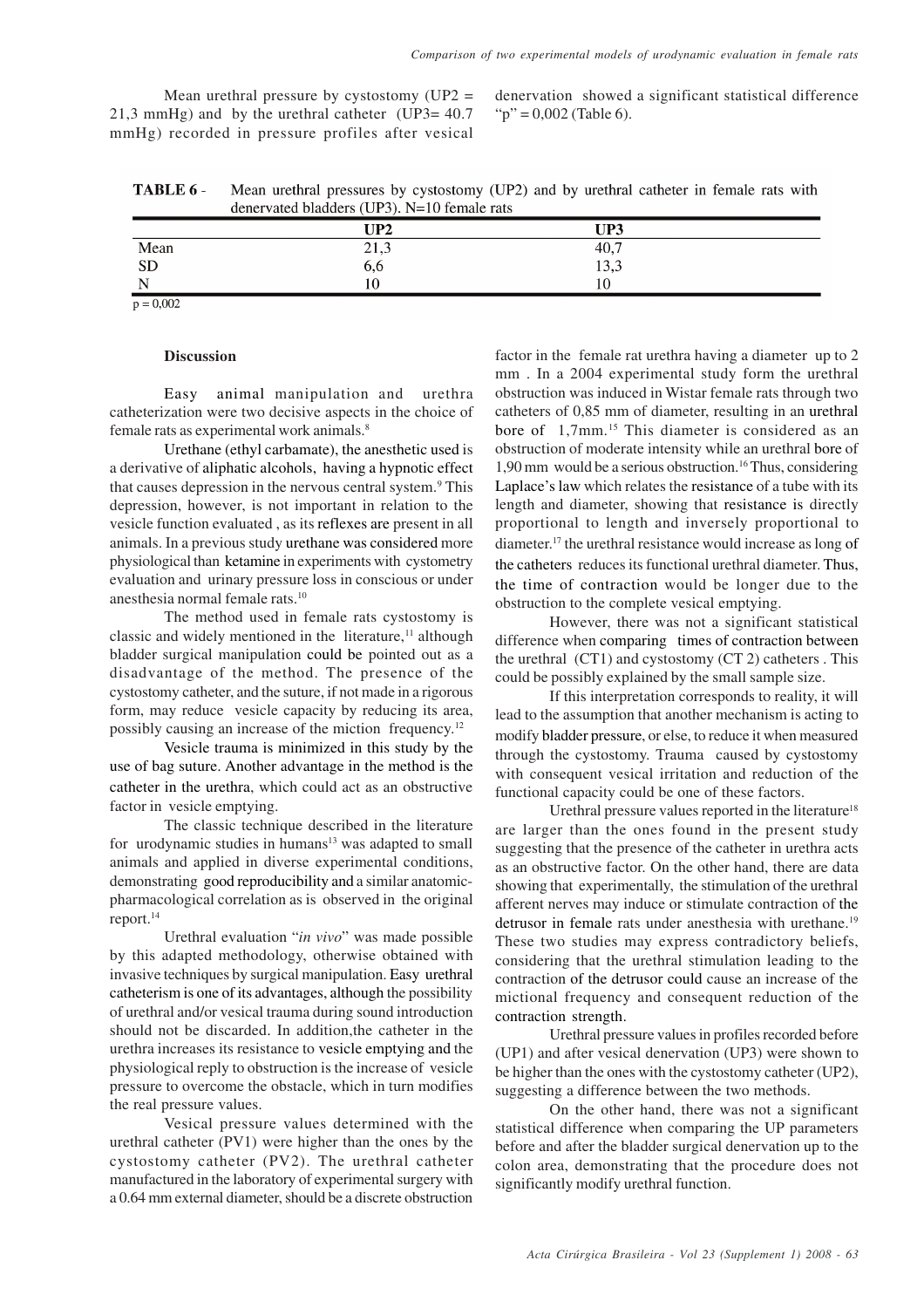However, standard deviations in urethral pressures were of a higher amplitude in female rats with denervated bladders in relation to the ones with normal ones. This fact can suggest that parasympathetic denervation can cause variations in urethral behavior in these animals. In fact, patients with chagasic cystopathy, where parasympathetic denervation occurs, showed an increase in the band of urethral work.<sup>20</sup> However, to evaluate such hypothesis, it would be necessary to make a comparative study of chagasic and surgical denervation using bethanechol chloride injections. This was not the aim of this study but it showed a comparison of the methods in the acute phase.

Bladder surgical denervation in female rats is not possible without sectioning the ureters. But there was not a significant statistical difference between functional urethral length in female rats with normal or denervated bladders, suggesting that urethra enervation remains intact immediately after bladder surgical denervation up to the bladder neck.

The results of this study demonstrate that the methods compared show statistically different results. This could be a guide to investigators regarding the comparison of procedures involving urodynamic studies in female rats with these methodologies.

# **Conclusions**

The methods of urodynamic evaluation employed in female rats are different. The presence of a catheter in the urethra can function as an obstructive factor to vesical emptying, causing increased bladder pressure. Vesical surgical denervation up to the bladder neck does not compromise urethral function.

## **References**

- 1. Abrams P, Cardozo L, Fall M, Griffiths D, Rosier P, Ulmsten U, Van Kerrebroeck P, Victor A, Wiein A. The standardisation of terminology in to lower urinary tract function: report from the standardisation subcommittee of the International Continence Society. Urology. 2003;61:37-49.
- 2. Suaid HJ, Martins ACP, Rock JN, Cologna AJ, Tucci Jr S. Comparison of urethral function after simple cystectomy in female rats and cystoprostatectomy in male rats. Acta Cir Bras. 1998;13:25-9.
- 3. Resplande J, Graziottin TM, Gholami S, Nunes L, Lue TF. Urethral pressure profile in female rats. Morphologic and functional aspects. Braz J Urol. 2001;27:158.
- 4. Goldstein RE, Westropp JL. Urodynamic testing in the diagnosis of small animal micturition disorders. Clin Tech Small Animal Pract. 2005;20:65-72.
- 5. Fischer JR, Lane IF, Cribb AE. Urethral pressure profile and hemodynamic effects of phenoxybenzamine and

 prazosin in non-sedated male dogs. Canadian J Veter Res. 2003;67:30-8.

- 6. Kono M, Nakamura Y, Ishiura Y, Komatsu K, Kontani H, Kamiki M. Central muscarinic receptor subtype regulating voiding in rats. J Urol. 2006;175:353-7.
- 7. Bae JH, Jung PB, Lee JC. The effect of alphaadrenoreceptor antagonists on the urethral perfusion pressure in the female rat. Int Br J Urol. 2005;96:1131-5.
- 8. Rock JN, Martins APC. An experimental model cystometric evaluation in unaesthetized rats. Medicina. 1994;27:376.
- 9. Canonn TW, Damasser M. Effect of anesthesia on cystometry and leak point pressure of the female rat. Life Sci. 2001;27:69:1193-202.
- 10. Yokoyama, Yoshiyama M, Namiki, Groat WC. Influence of anesthesia n bladder hyperactivity induced by middle cerebral arterial occlusion in the rat. Am J Physiol. 1997;273(6 Pt 2):R1900-7.
- 11. Enhorning G. Simultaneous recording of the intra vesical and intra urethral pressure. Acta Chir Scand Suppl. 1961;Suppl 276:1-68.
- 12. Suaid HJ, Cologna JC, Martins ACP, Tucci Jr S, Rock JN. Action of the sildenaphilcitrate on the urethral function of female rats with vesical denervation. Acta Cir Bras. 2003;18:27-9.
- 13. Brown M, Wickham JEA. The urethral pressure profile. Brit J Urol. 1969;41:211-7.
- 14. Resplande J, Graziottin TM, Nunes L, Lue TF. Comparison between the maximum urethral closure pressure and measures of the urethral resistance in female rats. Braz J Urol. 2001;27:33.
- 15. Gonçalves MA. Experimental model of partial obstruction of distal urethra in female rats. Ribeirão Preto: São Paulo, 2004. 73 p. Master Dissertation - Department of Surgery and Anatomy – Medicine College of Ribeirão Preto - University of São Paulo.
- 16. Saito M, Wein AJ, Levin RM. Effect of partial outlet obstruction on contractility: comparison between severe and mild obstruction. Neurourol Urodyn. 1993;12:573-83.
- 17. Starling EH. The regulation of the heart beat. J Physiol. 1914;48:465-8.
- 18. Baessler K, Miska K, Draths R, Schuessler B. Effects of voluntary pelvic floor contraction and relaxation on the urethral closure pressure. Int Urol J Pelvic Floor Dysf. 2005;16:187-90.
- 19. Jung SY, Phrase Me, Ozawa H, Yokoyama, Yoshiyama M, Groat WC, Chancellor MB. Urethral afferent nerve